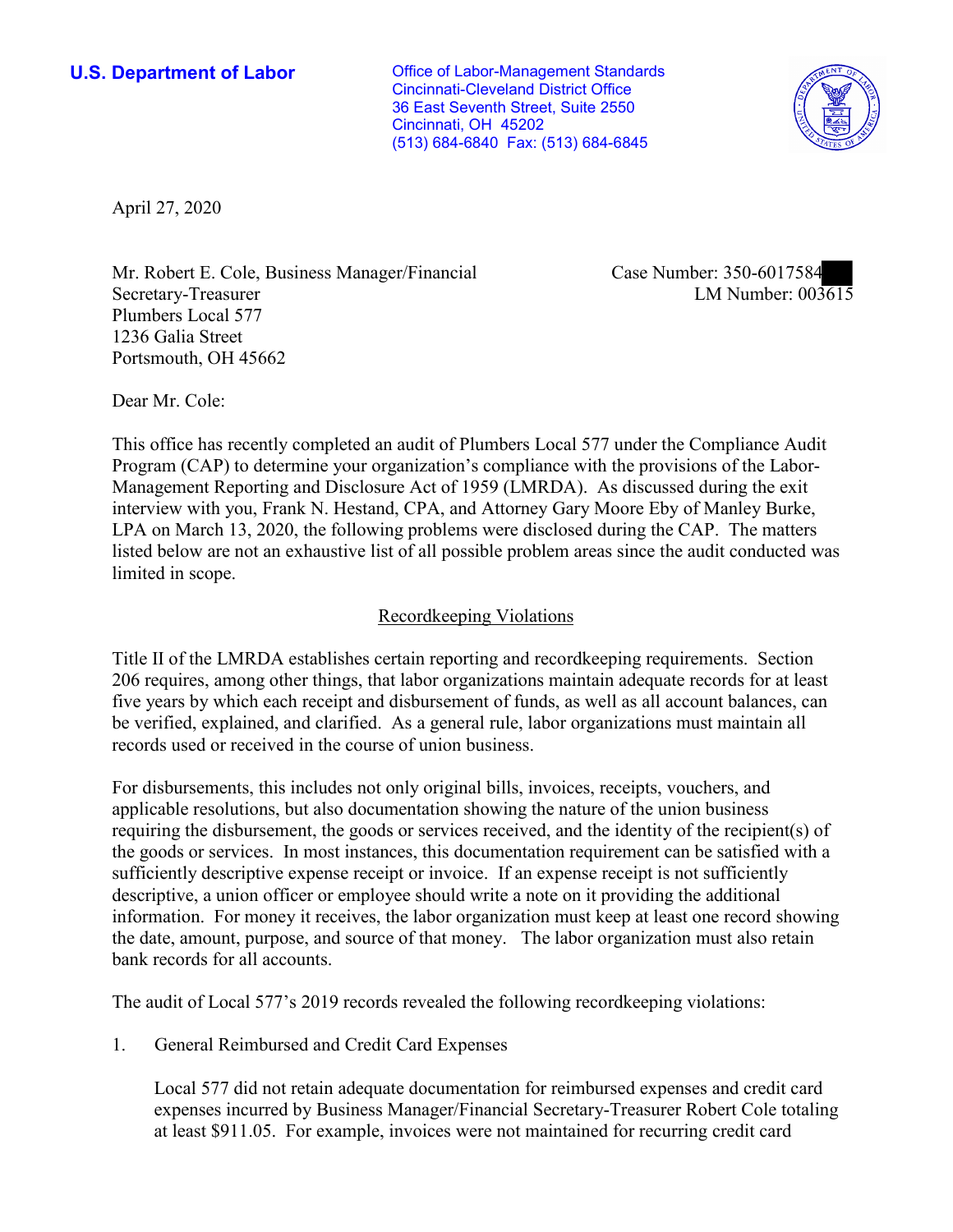charges for OnStar, SiriusXM, and High Performance CS totaling \$224.21. Further, Local 477 failed to retain the invoice for a Marathon Petro transaction on February 12, 2019, in the amount of \$45.52.

 disbursements. The president and treasurer (or corresponding principal officers) of your As noted above, labor organizations must retain original receipts, bills, and vouchers for all union, who are required to sign your union's LM report, are responsible for properly maintaining union records.

#### 2. Union Owned/Leased Vehicles

 (Disbursements to Employees) of the LM-2. The union did not maintain records necessary to verify the accuracy of the information reported in Schedules 11 (All Officers and Disbursements to Officers) and 12

 the union vehicle. I note Local 577's expense and reimbursement policy requires the tracking of business or personal use of the local's vehicle. Local 577 incurred expenses totaling at least \$627.36 for an automobile during 2019. However, Local 577 did not maintain records documenting business versus personal use of

The LM-2 instructions include specific rules for the reporting of automobile expenses. The union must report operating and maintenance costs for each of its owned or leased vehicles in Schedules 11 and 12 of the LM-2, allocated to the officer or employee to whom each vehicle is assigned.

 business or personal, and, if business, the purpose of the trip. For each trip they take using a union owned or leased vehicle, officers and employees must maintain mileage logs that show the date, number of miles driven, whether the trip was

3. Failure to Record Receipts

 received during December 2019 totaling at least \$[9,990.23.](https://9,990.23) The local also recorded employee benefit plans as the source of the receipts. Union receipts records must include date and amount received, and the source of the money. Local 577 did not record in its receipts records some member dues payments and interest quarterly rent checks received from the Plumbers & Steamfitters Local Union 577 Health & Welfare Fund and the Plumbers & Steamfitters Local 577 Pension Fund of [\\$1,200.00](https://1,200.00) each as a single entry of \$[2,400.00.](https://2,400.00) Further, the receipts record do not identify the an adequate identification of all money the union receives. The records should show the

4. Receipt Dates not Recorded

 Entries in Local 507's QuickBooks entries reflect the date the union deposited money, but The date of receipt is required to verify, explain, or clarify amounts required to be reported in Statement B (Receipts and Disbursements) of the LM-2. The LM-2 instructions for money was received could result in the union reporting some receipts for a different year not the date money was received. Union receipts records must show the date of receipt. Statement B state that the labor organization must record receipts when it actually receives money and disbursements when it actually pays out money. Failure to record the date than when it actually received them.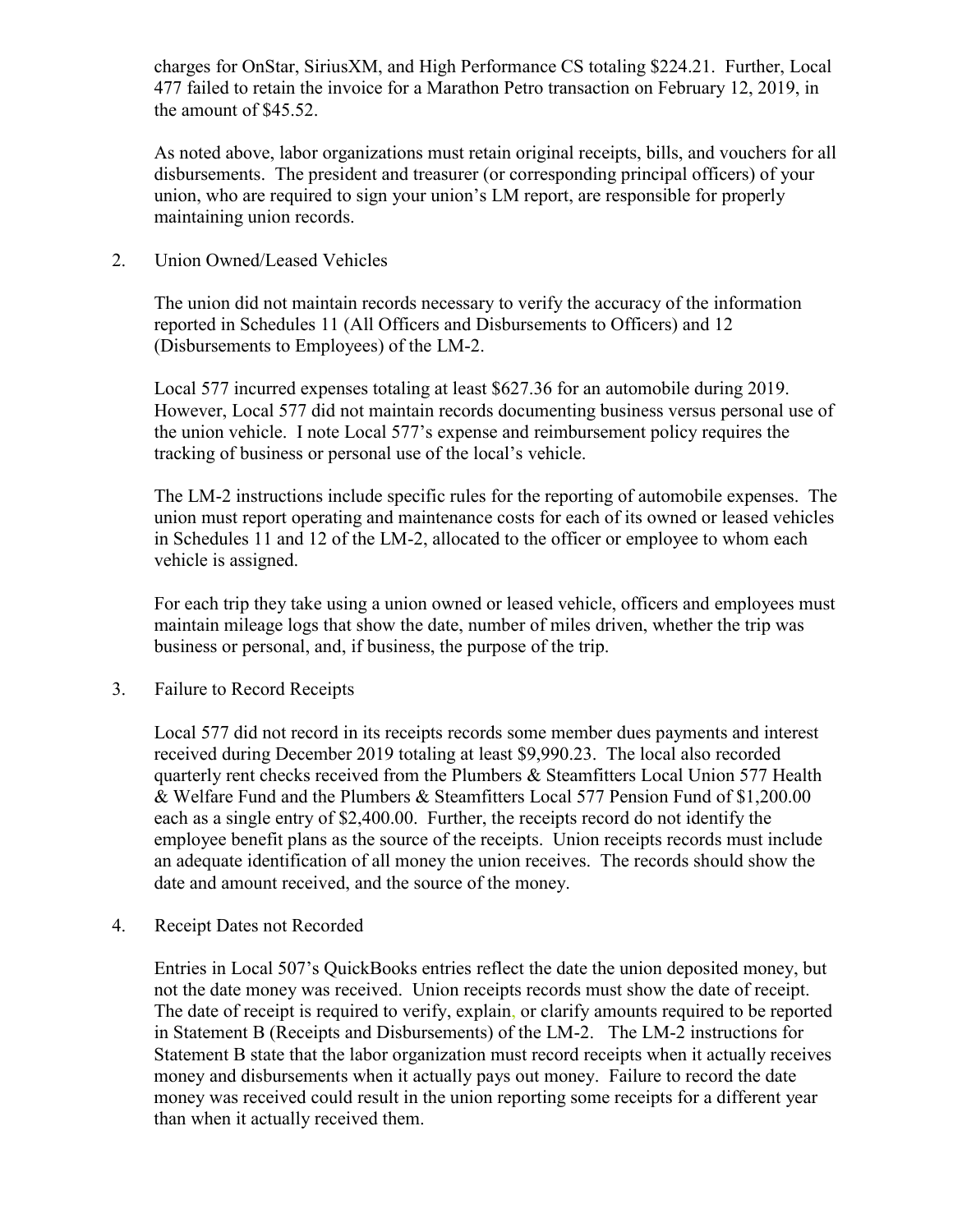### Information not Recorded in Meeting Minutes

 furnish the local's office and conference room. Local 577's By-laws contain motions of continuous nature. Motion 8 provides that any amount of finances over [\\$2,000.00](https://2,000.00) must be submitted for a membership vote. However, the minutes of the meeting do not contain any Brad Porter's notes documenting the authorization for the remodeling expense. Minutes of 5. Information not Recorded in Meeting Minutes<br>During the audit, Mr. Cole advised OLMS that the membership authorized the purchase of [\\$3,000.00](https://3,000.00) in gift cards for distribution to other local unions at the November or December 2018 membership meeting. Further, the August 2019 membership meeting minutes failed to include the membership's authorization to spend up to \$[37,080.00](https://37,080.00) to remodel and reference to those issues. I note that during the audit, Cole provided Recording Secretary all membership or executive board meetings must report any disbursement authorizations made at those meetings.

# 6. Failure to Retain Original Receipt Records and Deposit Tickets

Local 577 failed to retain deposit tickets for deposit transactions on February 6, 2019, March 13, 2019, October 10, 2019, and November 20, 2019. Further, Local 577 failed to retain the notebook which recorded receipts from t-shirt and sweatshirt sales. Although I note Local 577 obtained copies of the deposit tickets from the bank and provided a spreadsheet of the apparel sales in 2019, labor organizations must retain original records for all receipts.

 Based on your assurance that Local 577 will retain adequate documentation in the future, OLMS will take no further enforcement action at this time regarding the above violations.

# Reporting Violations

 The audit disclosed a violation of LMRDA Section 201(b), which requires labor organizations to Labor Organization Annual Report (Form LM-2) filed by Local 577 for the fiscal year ended file annual financial reports accurately disclosing their financial condition and operations. The December 31, 2018, was deficient in the following areas:

1. Failure to Properly Report Cash Items

 During fiscal year ended 2018, Local 577 reported investments in certificates of deposit, Statement A, Item 22 – Cash. money market funds, and bank deposits of at least [\\$1,155,722.00](https://1,155,722.00) in Schedule 5. Cash invested in certificates of deposit and money market accounts should be reported in

2. Failure to Report Direct and Indirect Disbursements in Schedule 11

 incurred in fiscal year 2018, Schedule 11 only reported Cole's gross salary. All direct and During fiscal year end 2019, Local 577 Cole charged at least [\\$1,066.00](https://1,066.00) in disbursements for gas, meals, car washes, SiriusXM, and OnStar. Further, Cole received \$600.00 in authorized additional convention expenses. Although similar credit card charges were indirect disbursements to officers, including operating and maintenance costs of any unionprovided vehicle should be reported in Schedule 11.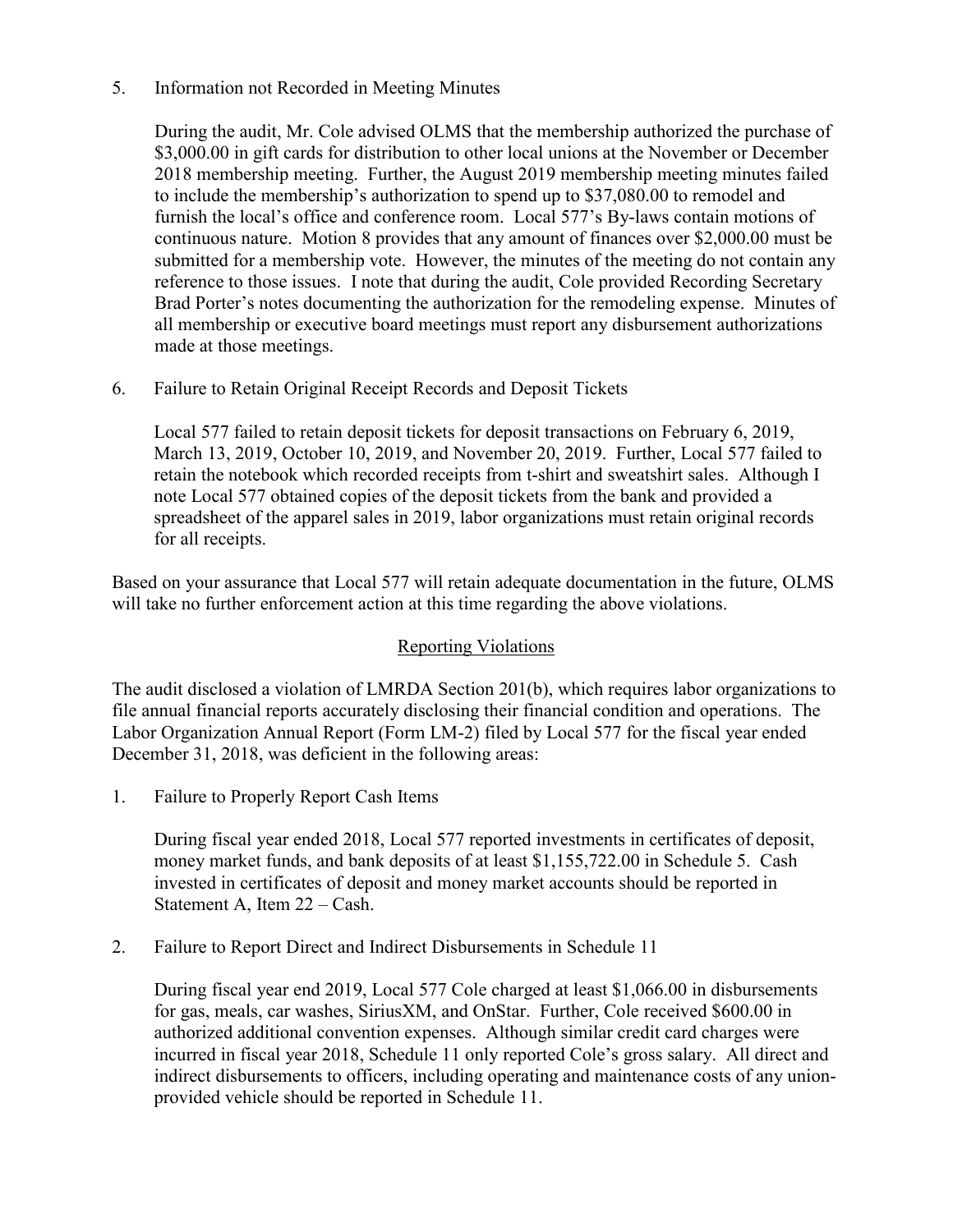3. Failure to Report Working Assessments as Dues and Agency Fees

During the 2018 fiscal year, the local reported working assessments in Statement B, Item 28 – Fees, Fines, Assessments, Work Permits. Working assessments are considered dues and reported in Statement B, Item 36 – Dues and Agency Fees.

4. Failure to Report All Dues Rates

The fiscal year end 2018 LM-2, Item 21, reported the working assessments of four percent, but did not report the monthly dues rate paid by members.

5. Failure to Properly Report Member Donations

 During fiscal year 2018, Local 577 received member donations for the benefit of members experiencing medical issues, for later payment by Local 577 to the affected members. However, the LM-2 did not report the member donations in Statement B, Item  $47 -$  From Members for Disbursement on Their Behalf. The total receipts from members that are specifically designation from members for transmittal by the labor organization should be reported in Item 47.

6. Failure to Properly Report Donated Assets

 During fiscal year ended 2018, the local purchased \$[3,000.00](https://3,000.00) in gift cards which were distributed to other local unions, but did not affirmatively answer Item 15 that it had donated the gift cards to local unions. Upon affirmatively answering the question, the local should have reported the following additional information in Item 69: The type of asset, its value, and the recipient of the donated asset.

I am not requiring that Local 614 file an amended LM report for 2018 to correct the deficient items, but Local 614 has agreed to properly report the deficient items on all future reports it files with OLMS.

# Other Issues

1. Signatures on Checks

Mr. Cole is the only authorized signature on Local 577's accounts and per the by-laws, is the only officer with control and supervision over the daily affairs and business operations of the local. I discussed with you the safeguards associated with requiring two signatures on checks.

2. Segregation of Duties Related to Receipts

> prepares the deposit slips and makes the deposits. Similarly, Mr. Cole receives the The audit revealed Office Manager Lori Riley receives and records member dues and death assessment payments, member donations, and apparel sales receipts. Further, Riley reciprocity checks and rent payments. Mr. Cole prepares the deposit slips and makes the deposits. I discussed with you the safeguards associated with segregating the duties with regard to processing receipts and the subsequent deposit of receipts.